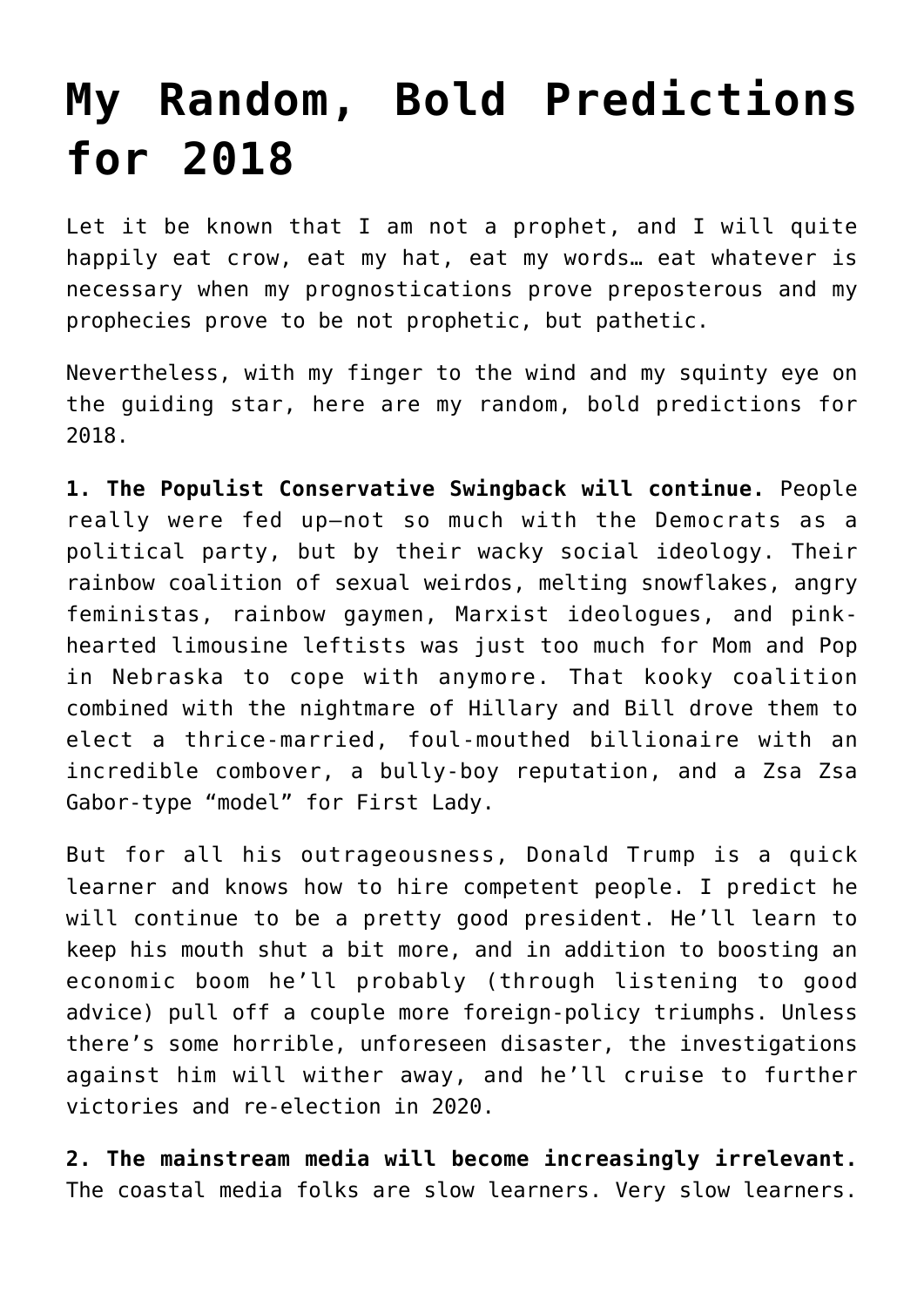They will continue to believe that they are king of the hill, when already they are down in the dumps. Ordinary folks who are, by nature, pretty conservative, will increasingly tune out. Print media will fade away, and the folks down home won't bother to tune in online. In a desperate attempt to retain an audience, the mainstream media will continue to water down their message and go for entertainment and gossip rather than substantial news stories. Think more and more articles on "Ten Celebrities Who Have Socked on Too Much Weight" or "Ten Secrets They Never Told You About *I Dream of Jeannie*.

**3. If a conservative cardinal is not elected on the death of Pope Francis, there will be one waiting in the wings and biding his time**, and the longer the present pontificate continues, the more likely it will be that a conservative will be the next one up to bat. If so, he'll move back into the Apostolic Palace, dust off the big miters, slip on the red shoes, flex his muscular Christianity, and there will be weeping and wailing and grinding of teeth amongst the cardinals of Germany and their pals.

**4. Retail businesses will continue to be hammered by the internet Goliaths.** Big department stores will stumble. Malls will close, and salespeople will find themselves picking orders in huge Amazon warehouses. Then somebody smart will put two and two together and realize that Jane Housewife might just as well stop by the Amazon Warehouse that has taken over the dead retail space that used to be a mall. She'll pick up her order from the Amazon-Sears drive-through window and while she's there; hey she might as well park the car and take a few moments to browse and try on her stuff with a helpful assistant…. Maybe they could just call it the Amazon Mall.

**5. The Sexual Revolution will fizzle out.** Hugh Hefner is dead and buried next to Marilyn Monroe. People are fed up with aggressive sexual adventurers. Women don't want to be bunnies anymore. The flower power love the one you're with generation are getting really old and their stamina is not what it was.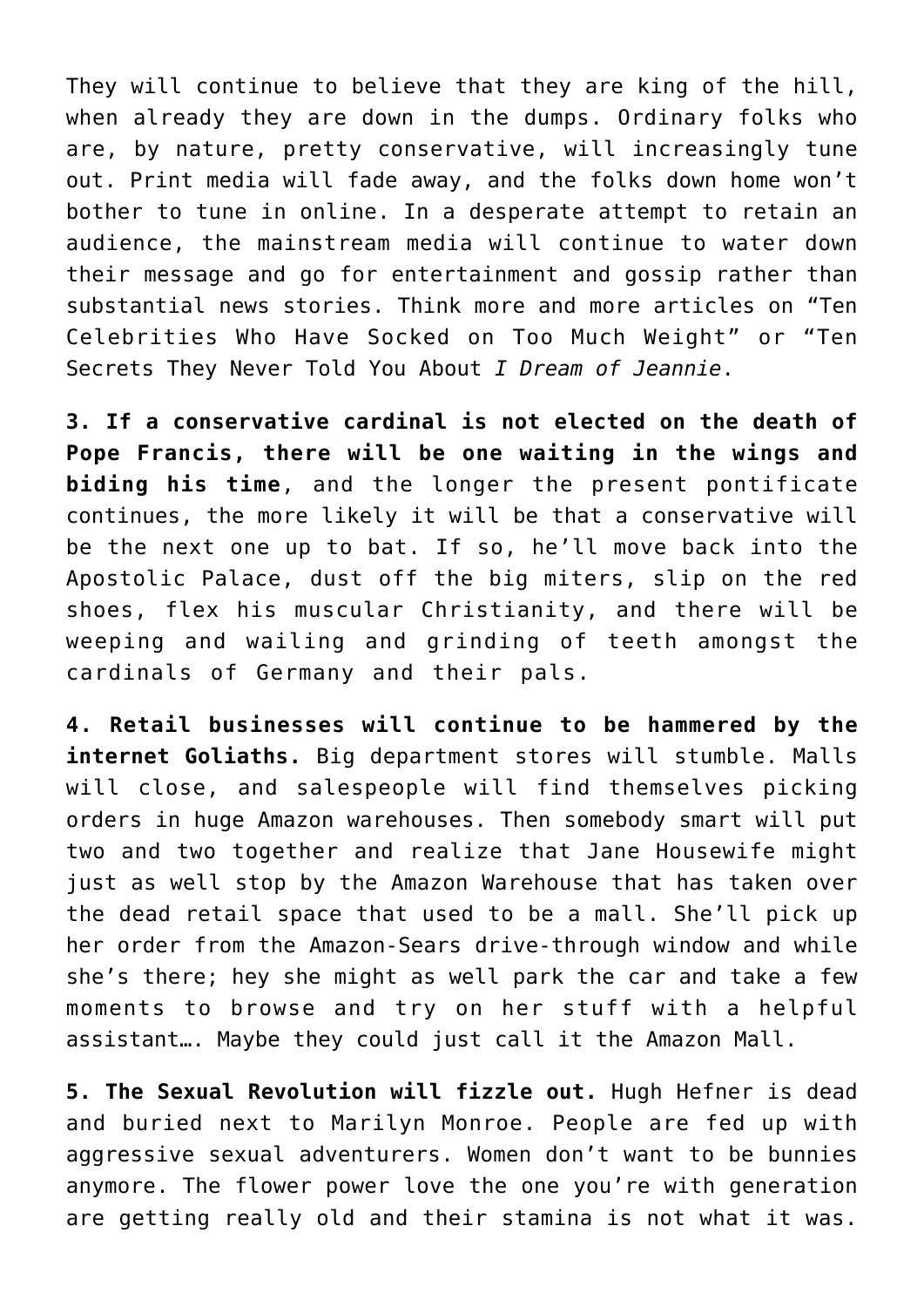Ordinary folks can see that the sexual revolution, like all ideological revolutions, ends in absurdity and violence. A younger generation can see the freaks, the disasters and the walking wounded from fifty years of perversity and they are going to step away from it into the one option that is healthy, wholesome and good: sex between one man and one woman that makes babies and families for life.

**6. More books than ever will be published for fewer and fewer readers.** This will continue to be a perfect storm for publishers. Books will be cheaper than ever to produce and market, but no one will want to buy them. The printed word will wither as the spoken word returns. More bookstores will close or shift to selling souvenirs. More people will get more information through the Internet, YouTube, and social media.

**7. Radical Islam will start to peter out.** There are reports of an amazing amount of conversions to Christianity in Islamic lands. People don't really want to live in bondage to theocratic regimes who behead little children and who sell women and little girls as sex slaves. Not really. As rebellion simmers in Islamic countries be prepared for crackdowns. It won't be pretty.

**8. Hillary Clinton will not go away.** Chelsea Clinton will start building her database and hire smart people to make her appear intelligent and electable, but she will Tweet more and undermine their efforts.

**9. Europe will begin to recover her Christian roots.** Atheism will die out because it is a lie. So will fashionable secular agnosticism. Poland will be the center from which a renewed Christian revival begins to spread across Europe, first in Eastern Europe, then moving West. It has happened before. While it seems impossible, it is when the pendulum swings to its furthest point that it must swing back.

**10. A new** *Star Wars* **film will come out revealing that the**